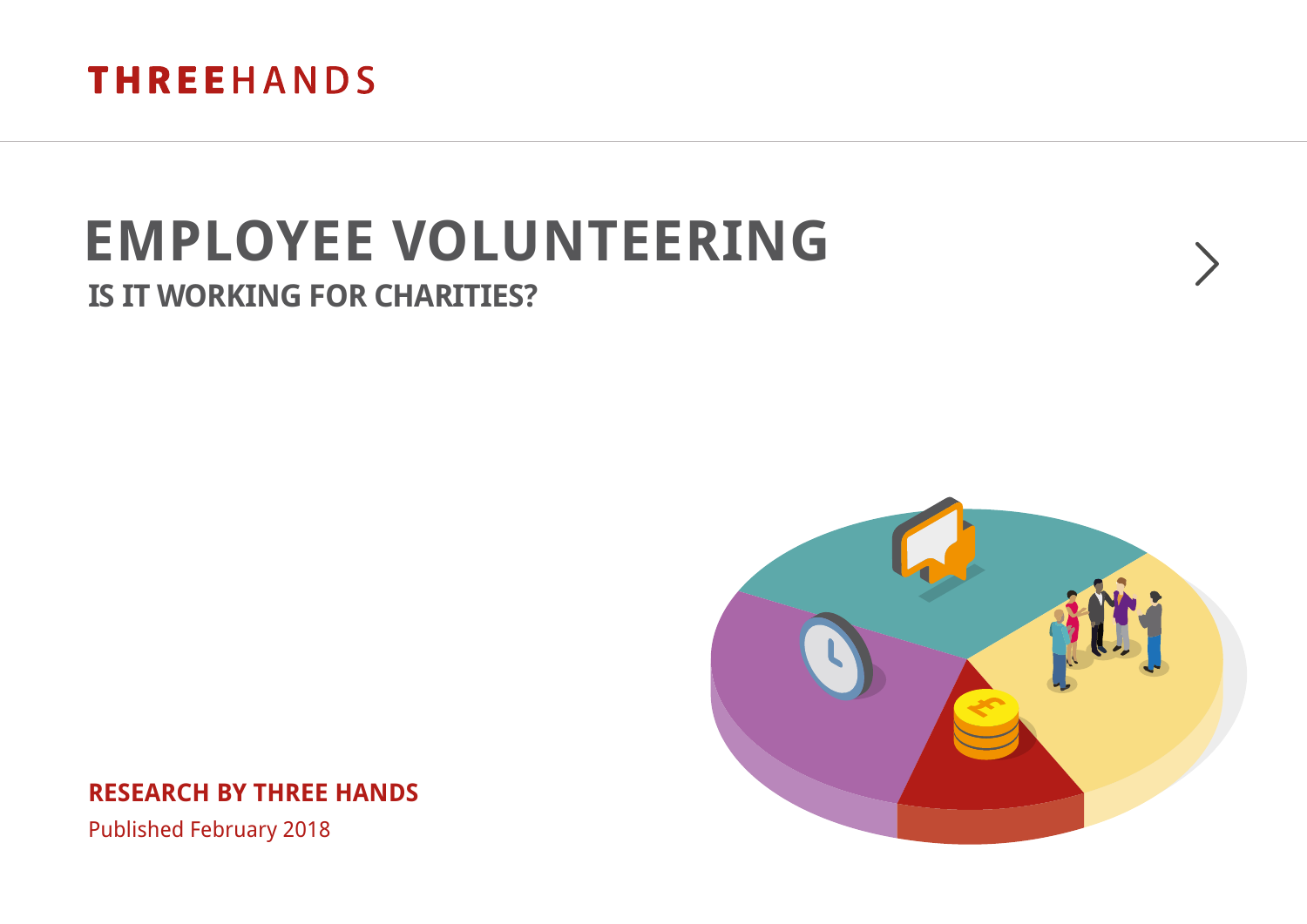# <span id="page-1-0"></span>**HIGHLIGHTS**

# **KEY FINDINGS INCLUDE:**

#### **The need** for volunteers is **very high**



The **cost to charities** of **managing employee volunteers** can be **significant** 



**OF CHARITIES AGREE THAT TAKING ON EMPLOYEE VOLUNTEERS IS COSTLY FOR THEM**

A **gap** has opened up between **need** and **provision** of employee volunteers

 $\leftarrow$  18%  $\rightarrow$ **CHARITIES RECEIVING EMPLOYEE VOLUNTEERS 75%**

**CHARITIES THAT NEED EMPLOYEE VOLUNTEERS 93%**

**18% MORE CHARITIES NEED THEM THAN ARE RECEIVING THEM**

**Charities' biggest motivation** for taking on employee volunteers is the **hope of more engagement with the business**

**OF CHARITIES RATED ONGOING ENGAGEMENT AS ONE OF THEIR TOP TWO MOTIVATIONS**

**Discrepancies persist** between the **type of volunteering** which charities want and what they're being offered



**50% OF OFFERS FROM BUSINESSES ARE FOR UNSKILLED TEAM VOLUNTEERING, ONLY 29% OF CHARITIES NEED THIS** 

Many charities feel that **businesses put their own needs first** 

**OF CHARITIES AGREED THAT BUSINESSES PUT THEIR NEEDS BEFORE THEIR CHARITY PARTNERS' WHEN IT COMES TO EMPLOYEE VOLUNTEERING**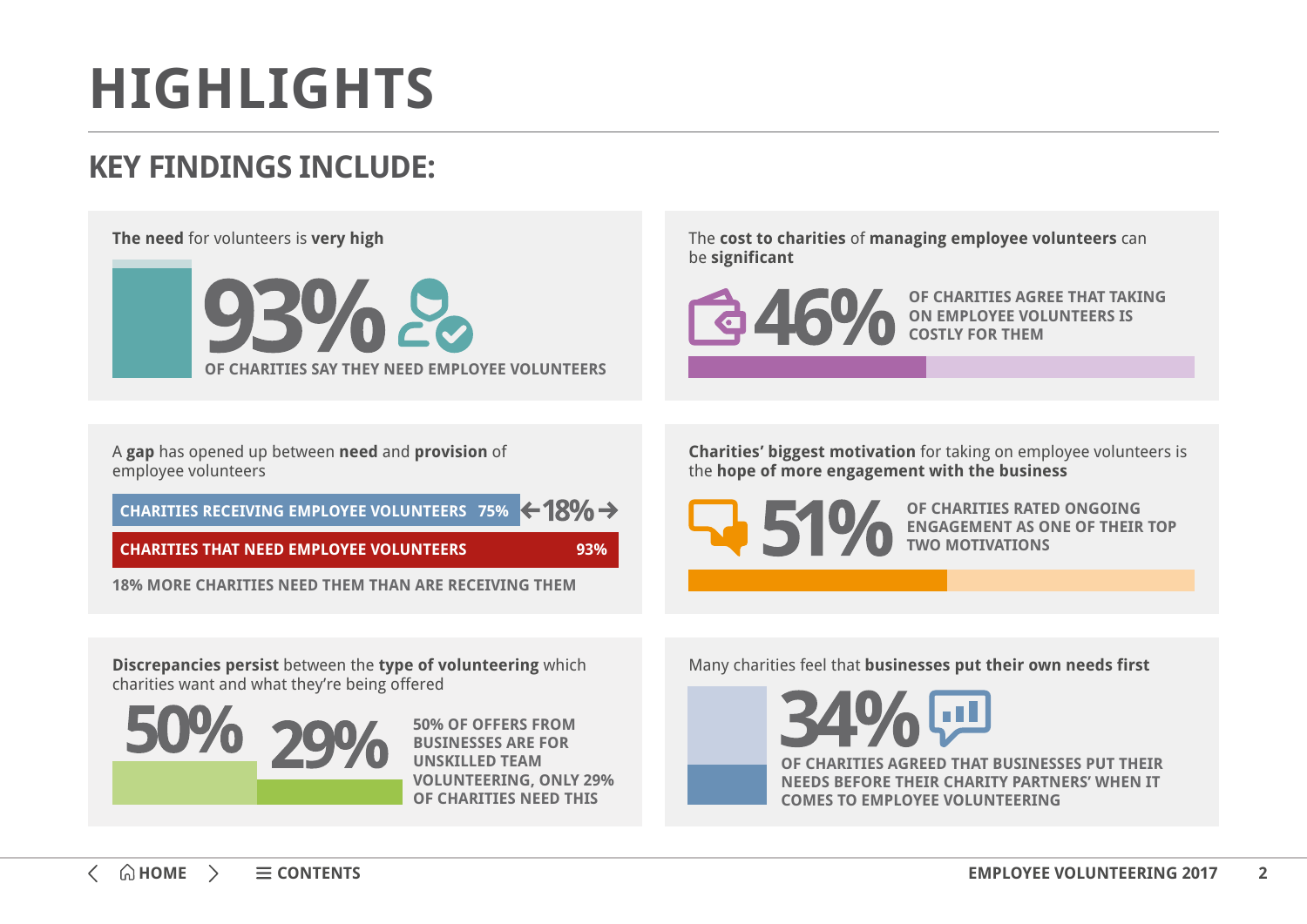# <span id="page-2-0"></span>**INTRODUCTION**

**In 2015, in the wake of a government pledge to increase employee volunteering, we conducted our inaugural research into charities' true experiences of employee volunteering.** 

#### **We found that:**

- Over 80% of charities had a genuine need for employee volunteers
- More than 2/3 charities wanted more employee volunteers
- 1 in 3 of these didn't have the capacity to manage more
- 42% of charities sometimes felt obliged to take on employee volunteers

There was also a mismatch between the support which charities really wanted from employee volunteers, and what they were being offered by businesses; in particular charities wanted ongoing, skilled volunteering whereas businesses were mainly offering one-off unskilled team projects.

Two years on, charities are operating in an ever-more challenging environment – with almost [one in five charity chief executives](https://www.cafonline.org/docs/default-source/about-us-publications/social-landscape-2017.pdf)<sup>1</sup> fearing for the future of their organisation at the start of 2017 – funding continues to decline, while at the same time many organisations are seeing growing demand for their services.

In late 2017, we set out to understand if anything had changed in the employee volunteering landscape, and to explore some of the issues raised by our first survey in more detail. We conducted another survey which was completed by 181 charities from across the UK, followed by in-depth interviews with 14 of them.

For the purposes of this research we have used the term **'employee volunteering'** to include all types of involvement from people in business with charities; whether it is true volunteering, 'mandated' volunteering or other initiatives which people have not necessarily opted-in to, such as a charity project that forms part of a leadership development programme.

<sup>1</sup>**Social Landscape 2017:** The state of charities and social enterprises going into 2017, Charities Aid Foundation (<https://www.cafonline.org/docs/default-source/about-us-publications/social-landscape-2017.pdf> )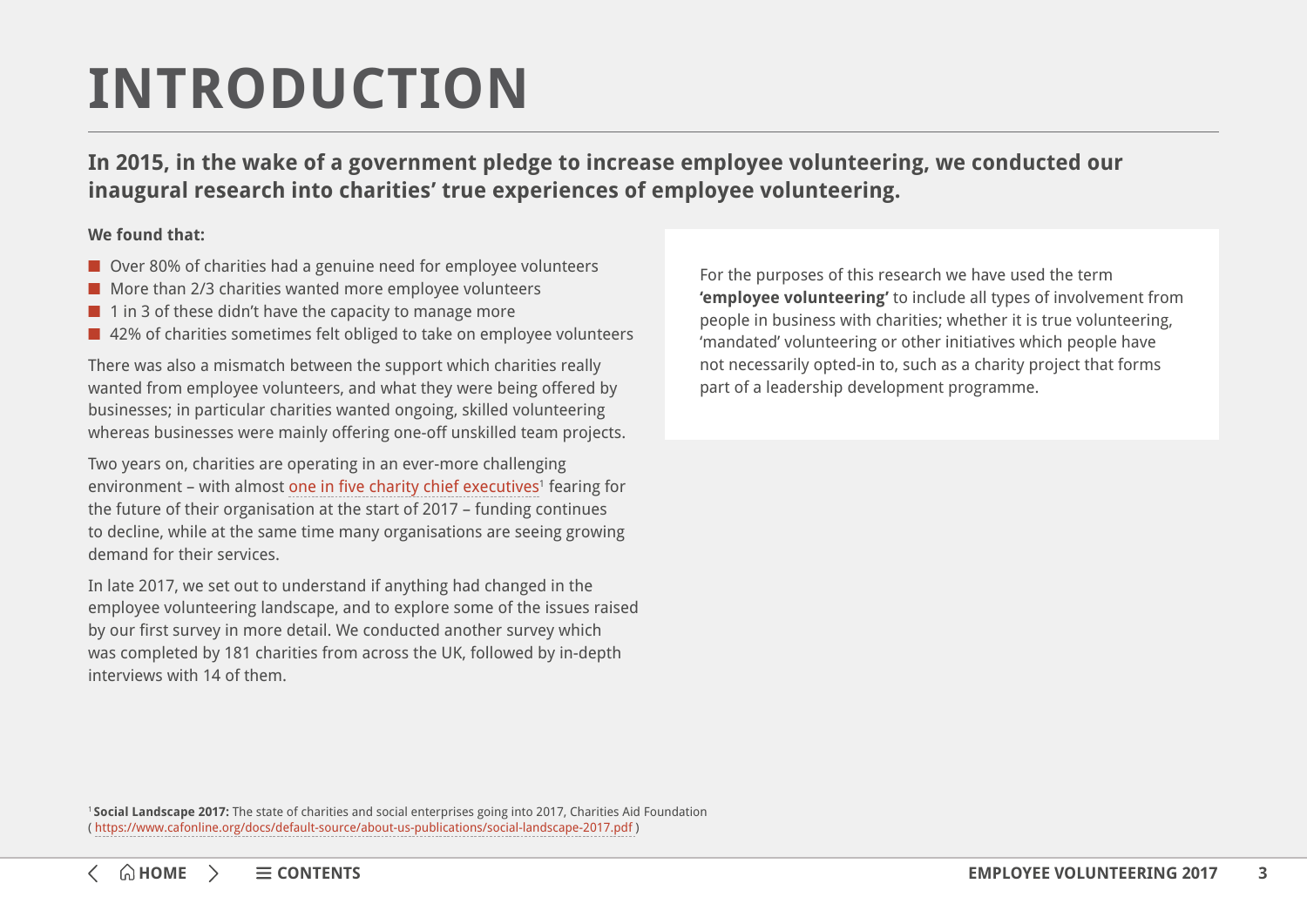# **CONTENTS**

| <b>HIGHLIGHTS</b>        |                                                                          |                |  |  |
|--------------------------|--------------------------------------------------------------------------|----------------|--|--|
| <b>INTRODUCTION</b>      |                                                                          | 3              |  |  |
| <b>CONTEXT</b>           |                                                                          | 5              |  |  |
| <b>SURVEY FINDINGS:</b>  |                                                                          |                |  |  |
| i.                       | Do charities need employee volunteers, and are businesses offering them? | 6              |  |  |
| ii.                      | Why do charities want employee volunteers?                               | $\overline{7}$ |  |  |
|                          | iii. Why do charities sometimes not want employee volunteers?            | 8              |  |  |
|                          | iv. Are businesses offering the right types of support?                  | 9              |  |  |
| V.                       | How do charities want to work with employee volunteers?                  | 10             |  |  |
|                          | vi. What does it take for charities to host employee volunteers?         | 11             |  |  |
|                          | vii. Should businesses pay charities for volunteering?                   | 12             |  |  |
|                          | viii. How do charities find working with businesses?                     | 13             |  |  |
| <b>RECOMMENDATIONS</b>   |                                                                          |                |  |  |
|                          | <b>CONCLUSION</b>                                                        |                |  |  |
| <b>ACKNOWLEDGEMENTS</b>  |                                                                          |                |  |  |
| <b>ABOUT THREE HANDS</b> |                                                                          |                |  |  |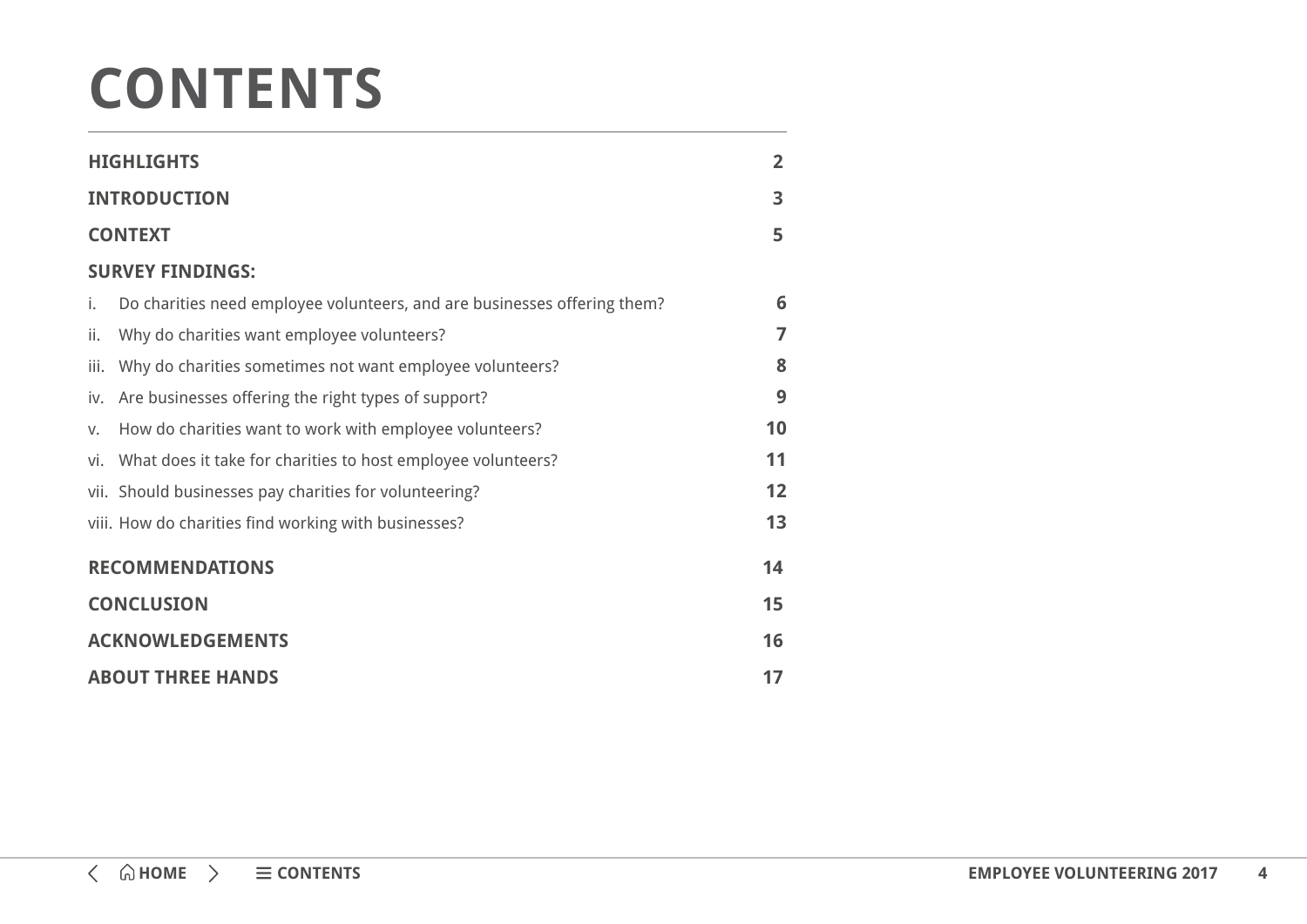# <span id="page-4-0"></span>**CONTEXT**

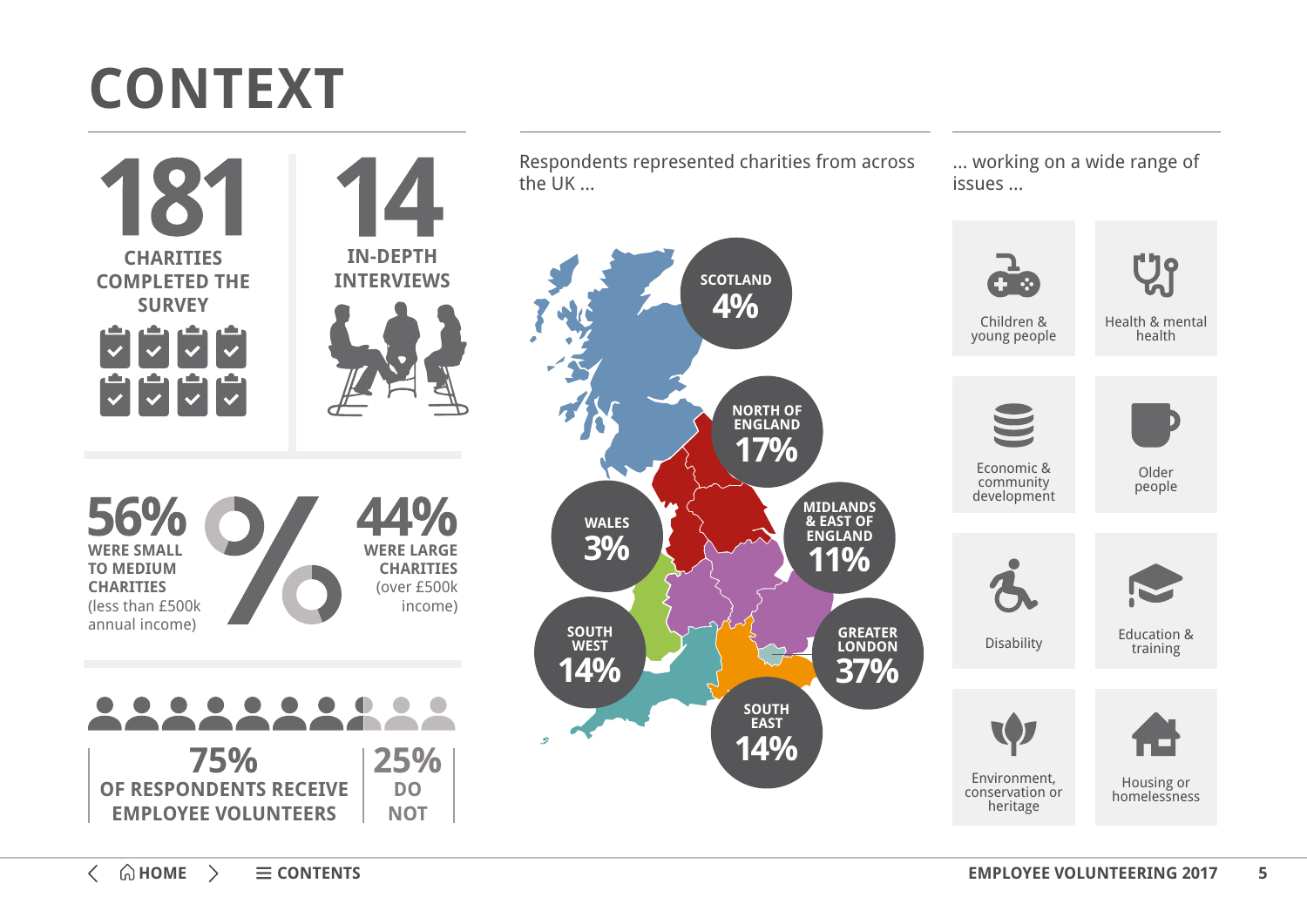## <span id="page-5-0"></span>**I. DO CHARITIES NEED EMPLOYEE VOLUNTEERS, AND ARE BUSINESSES OFFERING THEM?**

**The supply of employee volunteers from businesses isn't keeping up with growing demand from charities.**



- An **overwhelming majority** of charities (93% of respondents) say they **need employee volunteers**; this is **11% more** than in **2015**
- During the same period the **proportion of charities receiving employee volunteers fell by 8%**



"Third sector organisations and charities could not survive as well without employee volunteers!" **Survey respondent**

### **WHERE ARE THE BIGGEST OPPORTUNITIES?**

- **Smaller charities** are **3x more likely** to **lack** the employee volunteers they need
- Charities operating in mainly **rural** areas are **half as likely** to be offered employee volunteers

OF CHARITIES TOLD US THEY WOULD LIKE TO RECEIVE **MORE EMPLOYEE VOLUNTEERS** THAN THEY CURRENTLY DO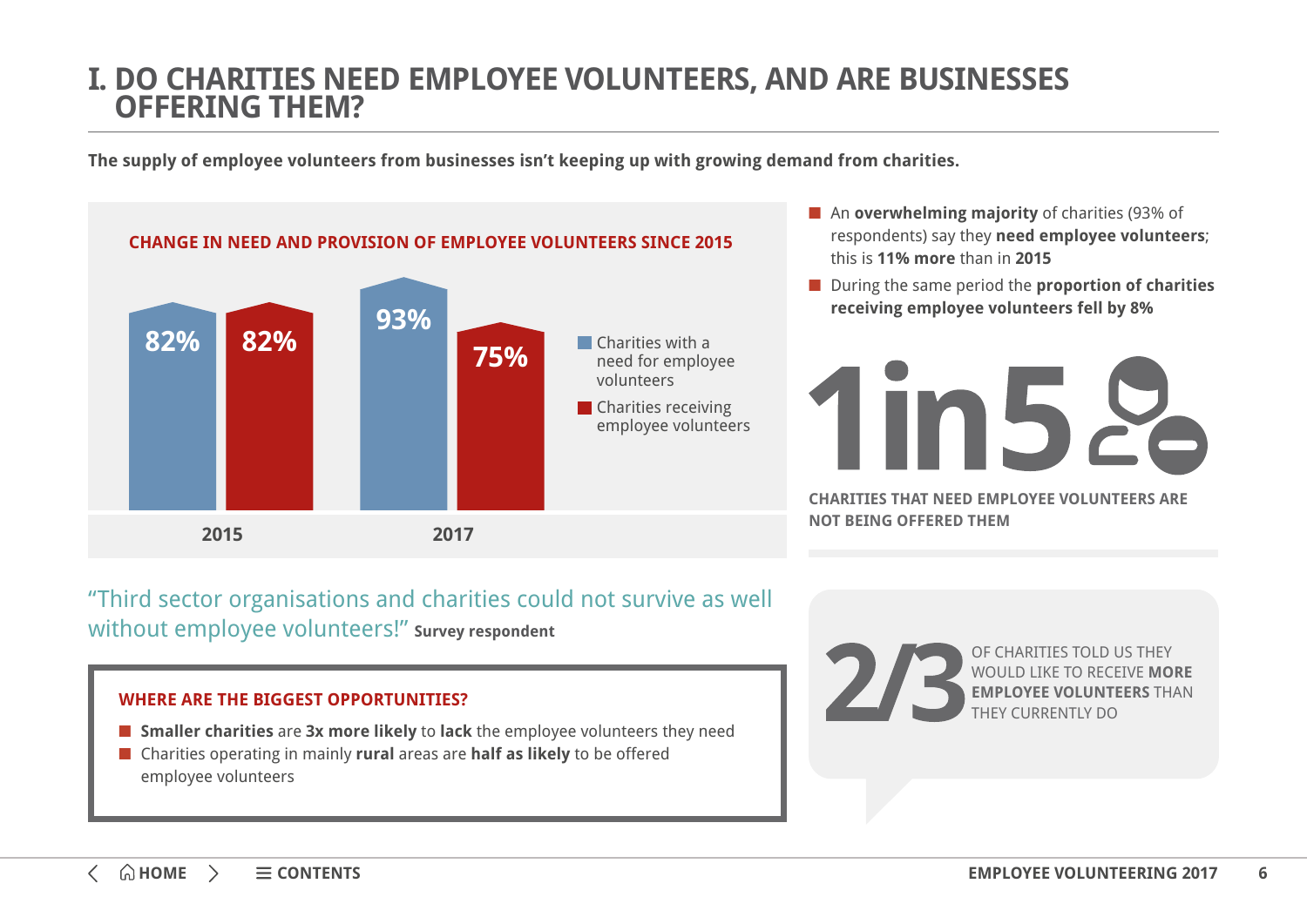## <span id="page-6-0"></span>**II. WHY DO CHARITIES WANT EMPLOYEE VOLUNTEERS?**

**Charities have many motivations for taking on employee volunteers; in particular they want to build long term relationships with businesses.** 

### **CHARITIES' TOP THREE MOTIVATIONS FOR TAKING ON EMPLOYEE VOLUNTEERS ARE:**



- Build relationships with other stakeholders
- Save money

**Survey respondent**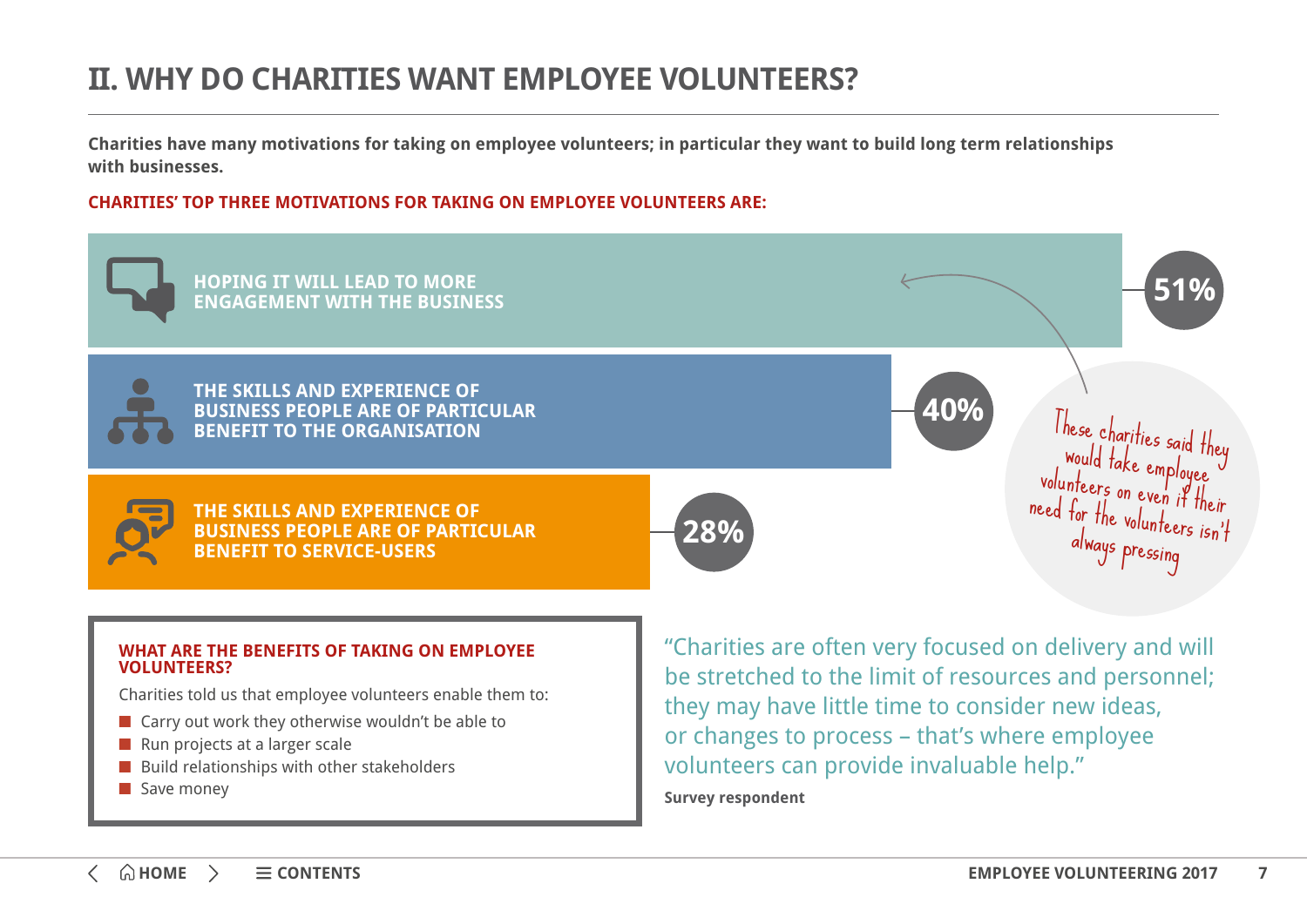## <span id="page-7-0"></span>**III. WHY DO CHARITIES SOMETIMES NOT WANT EMPLOYEE VOLUNTEERS?**

**Although there is a big appetite to take employee volunteers on, they are not always needed.**

### **WOULD YOU EVER REFUSE EMPLOYEE VOLUNTEERS?**



"There are so many opportunities within our organisation, we can always find something for them to help us with." **Survey respondent**

#### **WHY DO CHARITIES SOMETIMES REFUSE EMPLOYEE VOLUNTEERS?**

The most common reasons charities gave included:

- Not needing the additional resource
- Not having suitable activities for them
- Mismatch between what the business wants to do and what the charity needs
- Lacking the capacity to manage them (especially for larger groups of volunteers)
- If the business is not prepared to cover costs

"Sometimes we refuse employee volunteers when we do not have activities, or if what the volunteers want to do doesn't fit with our aims." **Survey respondent**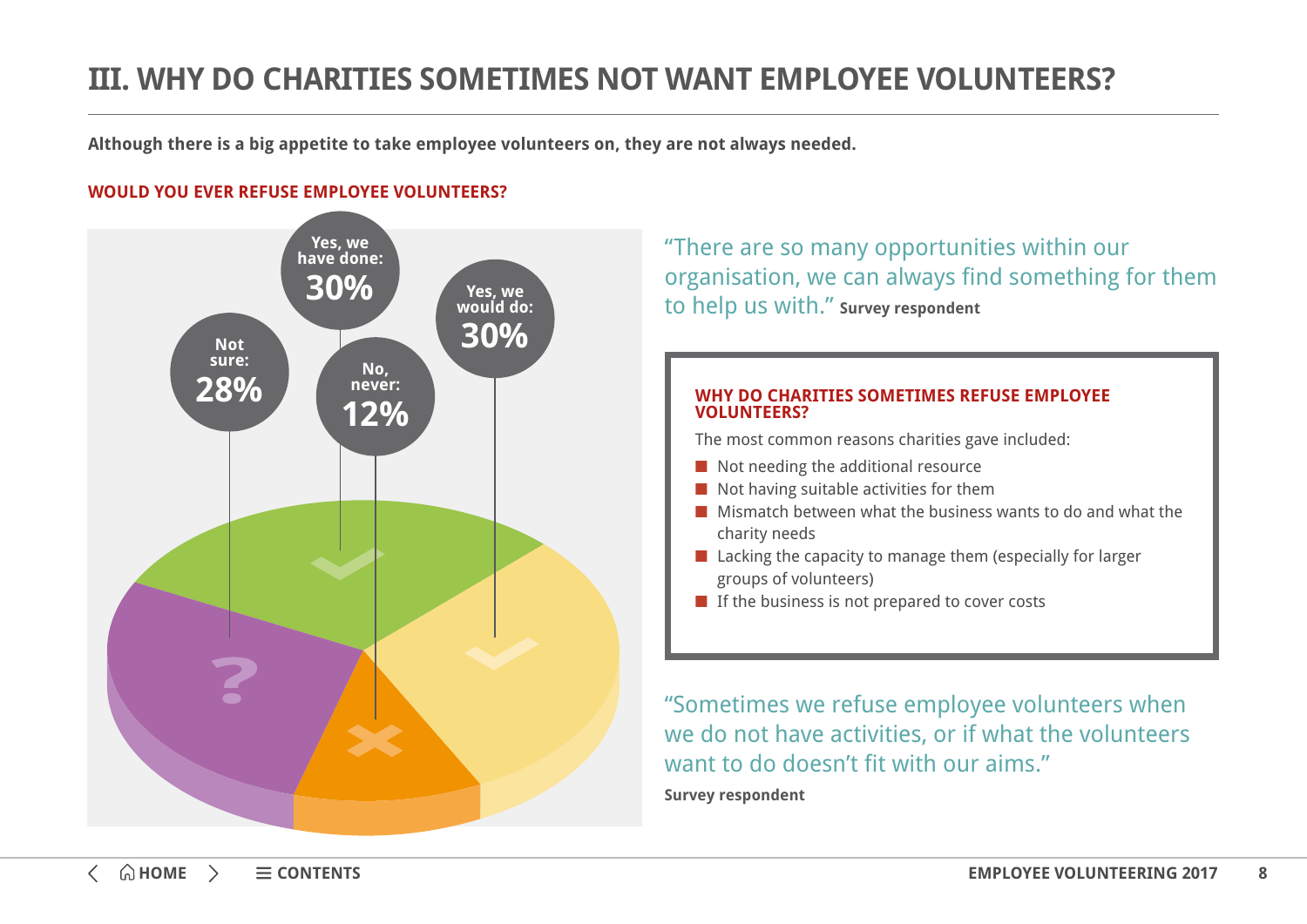## <span id="page-8-0"></span>**IV. ARE BUSINESSES OFFERING THE RIGHT TYPES OF SUPPORT?**

**In 2015, we revealed a mismatch between the most useful types of support for charities, and what they were being offered by businesses; this mismatch still exists.**





### **51%** ■ Overall, **fundraising** support is charities' **biggest need**, but **over half** of those that say they need this are **not being offered** it.

- Although skills-sharing is both the second most offered and second most needed type of support, the **need** is still **almost double** the amount **on offer**.
- There is still a **big preference amongst businesses** to offer charities **unskilled team projects; less than half** of the charities which are offered these types of project **rank it in their top three needs**.
	- **- But, unskilled team projects do have their place;** over 80% of **environmental, conservation and heritage charities** said they need this type of support.

"The type of volunteering we could utilise well is not the type that is generally offered. Employees seem to prefer to spend their volunteering days doing something different rather than using their professional skills."

**Survey respondent**

### **WHAT ARE THE BIGGEST OPPORTUNITIES?**

There is big unmet potential for employee volunteers to support charities with:

- Fundraising
- Skills-sharing with staff
- Professional pro bono
- Trusteeship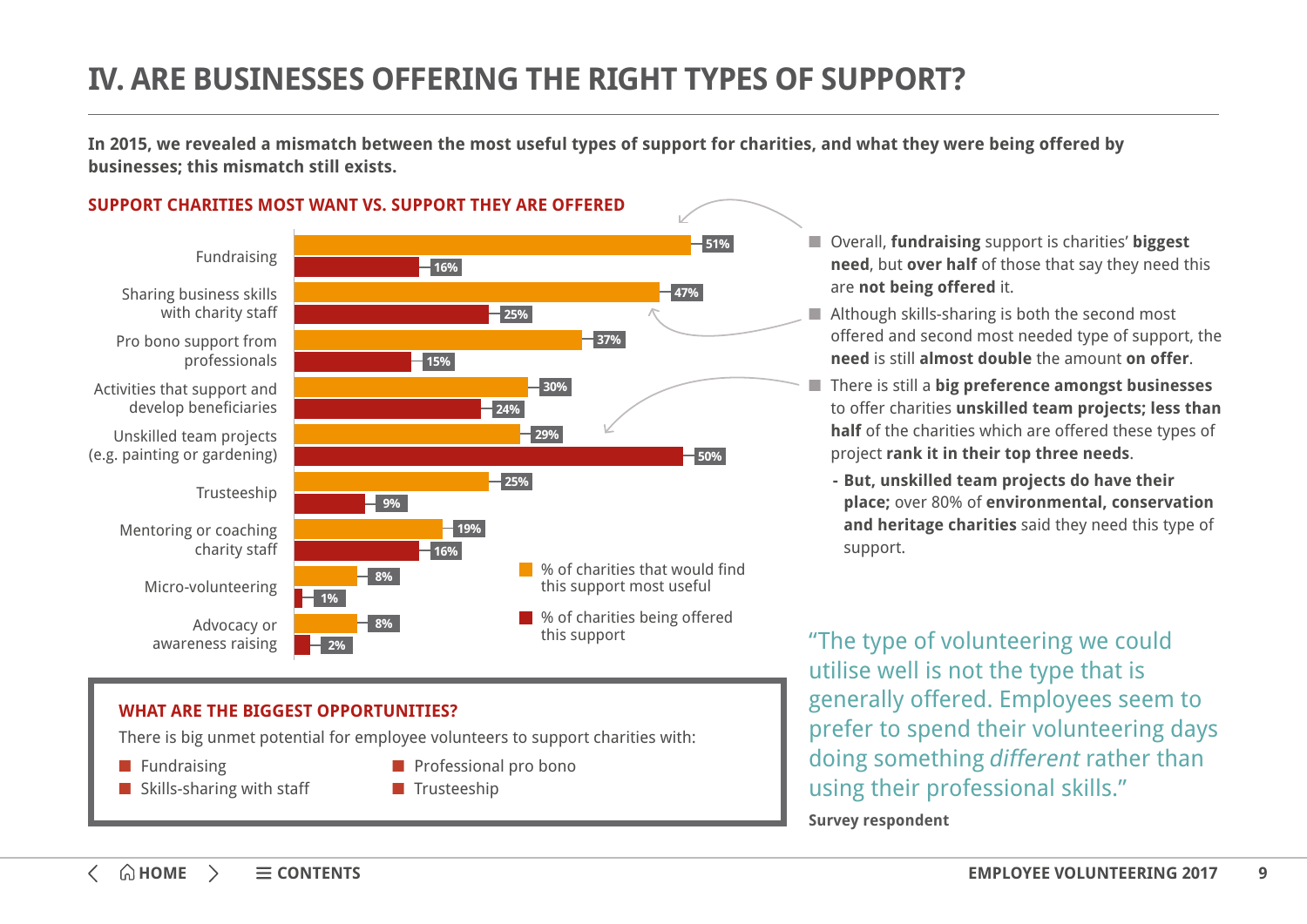## <span id="page-9-0"></span>**V. HOW DO CHARITIES WANT TO WORK WITH EMPLOYEE VOLUNTEERS?**

**As in 2015, our 2017 survey showed that charities have a clear preference for ongoing support over one-off employee volunteering.**

|                                                                      | % OF RESPONDENTS |
|----------------------------------------------------------------------|------------------|
| We need employees to volunteer with us on an ongoing basis           | 57%              |
| We are offered employees to volunteer with us on an ongoing basis    | 20%              |
| We need employee volunteers for frequent one-off activities          | 30%              |
| We are offered employee volunteers for frequent one-off activities   | 30%              |
| We need employee volunteers for occasional one-off activities        | 26%              |
| We are offered employee volunteers for occasional one-off activities | 35%              |

"We tend to be offered large groups to carry out some community or unskilled activity. We are in need of a volunteer who can be ongoing for a period of time to carry out specific skilled work to help our charity prosper." **Carmen Llorente, Youth Engagement Solutions**

- Charities are 2**x as likely to want ongoing volunteers than one-off volunteers**, and **2/3** of those who want them are **not being offered them**.
- Although businesses are offering the right proportion of frequent one-off volunteering, they are not necessarily offering it to the right charities – of the **30% who told us they needed it**, **almost half are not being offered it**.

### **WHAT ARE THE BIGGEST OPPORTUNITIES?**

- There is even higher unmet need **outside London**, where less than 1 in 5 charities that want ongoing employee volunteers are getting them
- 73% of charities that told us they want employee volunteers to **support service-users** would like ongoing volunteers
- Charities supporting people with **disabilities** and **learning disabilities** are the most likely to want ongoing support at **over 90%**

"Please can we have you in dribs and drabs so we can form a longer term relationship with you rather than just the special volunteering day? We appreciate these but need a chance to grow a more complex relationship if we are to get maximum benefits for the people we support." **Jessica Pickard, Paddington Development Trust**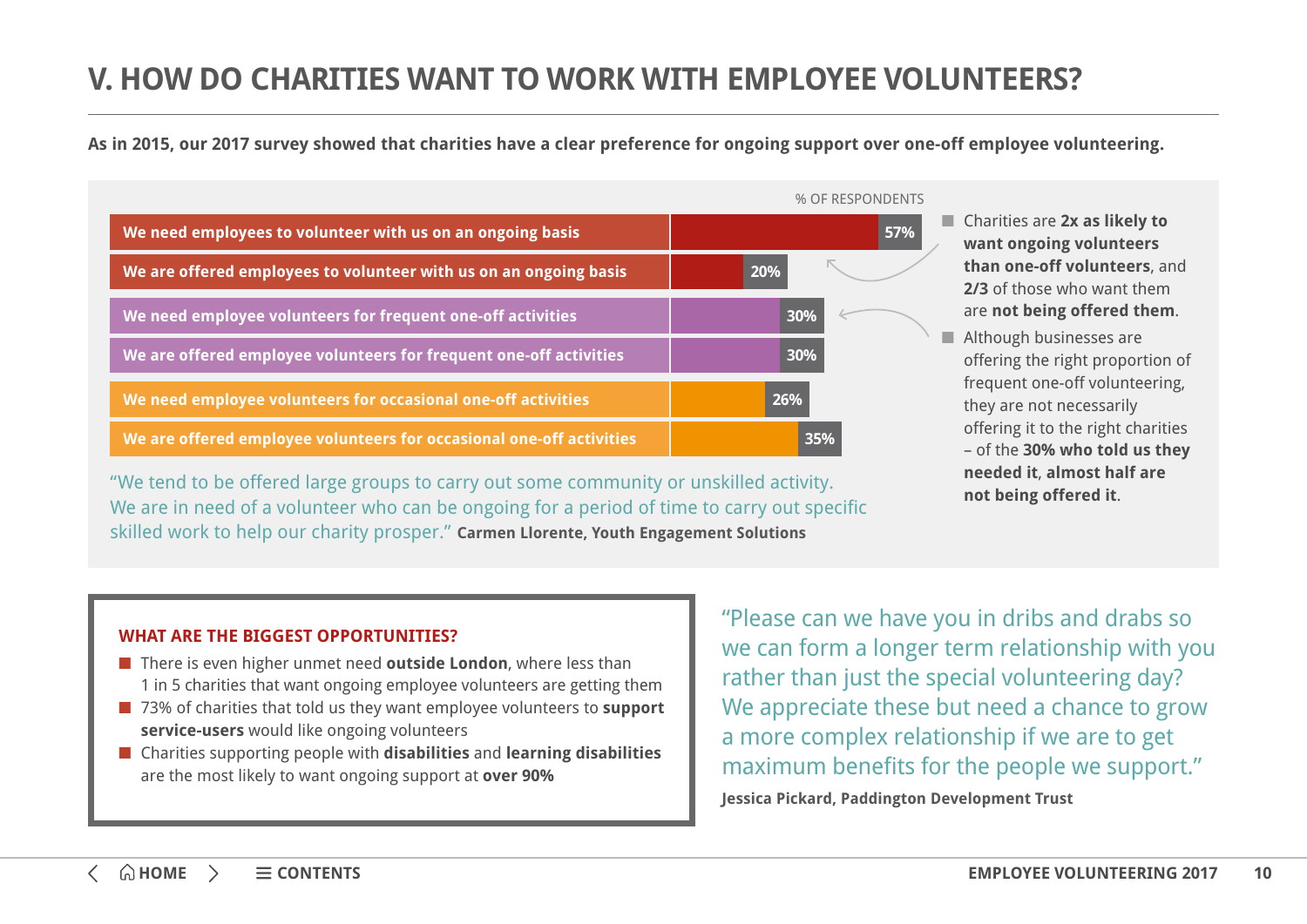# <span id="page-10-0"></span>**VI. WHAT DOES IT TAKE FOR CHARITIES TO HOST EMPLOYEE VOLUNTEERS?**

**Employee volunteering takes time and resource for charities to manage, which is increasingly a struggle for them.**

OF RESPONDENTS AGREED THAT IT **COSTS CONSIDERABLE RESOURCE TO MANAGE EMPLOYEE VOLUNTEERING**

SAID IT **COSTS THEM MORE THAN IT'S WORTH TO MANAGE EMPLOYEE VOLUNTEERING**

Of the charities who completed our survey:







HAVE STAFF WHO MANAGE EMPLOYEE VOLUNTEERING AS **PART OF A WIDER ROLE**

HAVE **NO STAFF** DEDICATED TO MANAGING **EMPLOYEE VOLUNTEERING**



m



### **SPOTLIGHT ON SMALLER CHARITIES**

**86% of charities** registered in England and Wales **have an annual income of less than £500,000**. Charities in this bracket that completed our survey are **4x less likely** to have **specific staff resource** for managing employee volunteering.

Although smaller charities are **more likely to struggle to manage employee volunteers**, they are **less likely to feel that hosting them is costly** – this could be because employee volunteers have a bigger impact on smaller organisations.

**The biggest unmet needs** of smaller charities are for **trustees and pro bono**, support which can be less resource-intensive for charities to manage; a brilliant opportunity for volunteers from business to apply their professional skills to make a difference.

"At this charity, most of the volunteering and corporate volunteering only happens because the charity has a volunteer willing to act as Volunteer Coordinator." **Survey respondent**

In the last two years, the proportion of **charities** telling us they **don't have the capacity** to manage more employee volunteers has **doubled:**

2015: 1in5 1700000 2017: 2in5 1717101010



OF CHARITIES **DON'T BELIEVE** THAT **BUSINESSES** HAVE A **GOOD UNDERSTANDING** OF WHAT IT TAKES FOR THEM TO MANAGE EMPLOYEE VOLUNTEERING

"Charities are thin on resource in what is an incredibly difficult environment for the sector." **Survey respondent**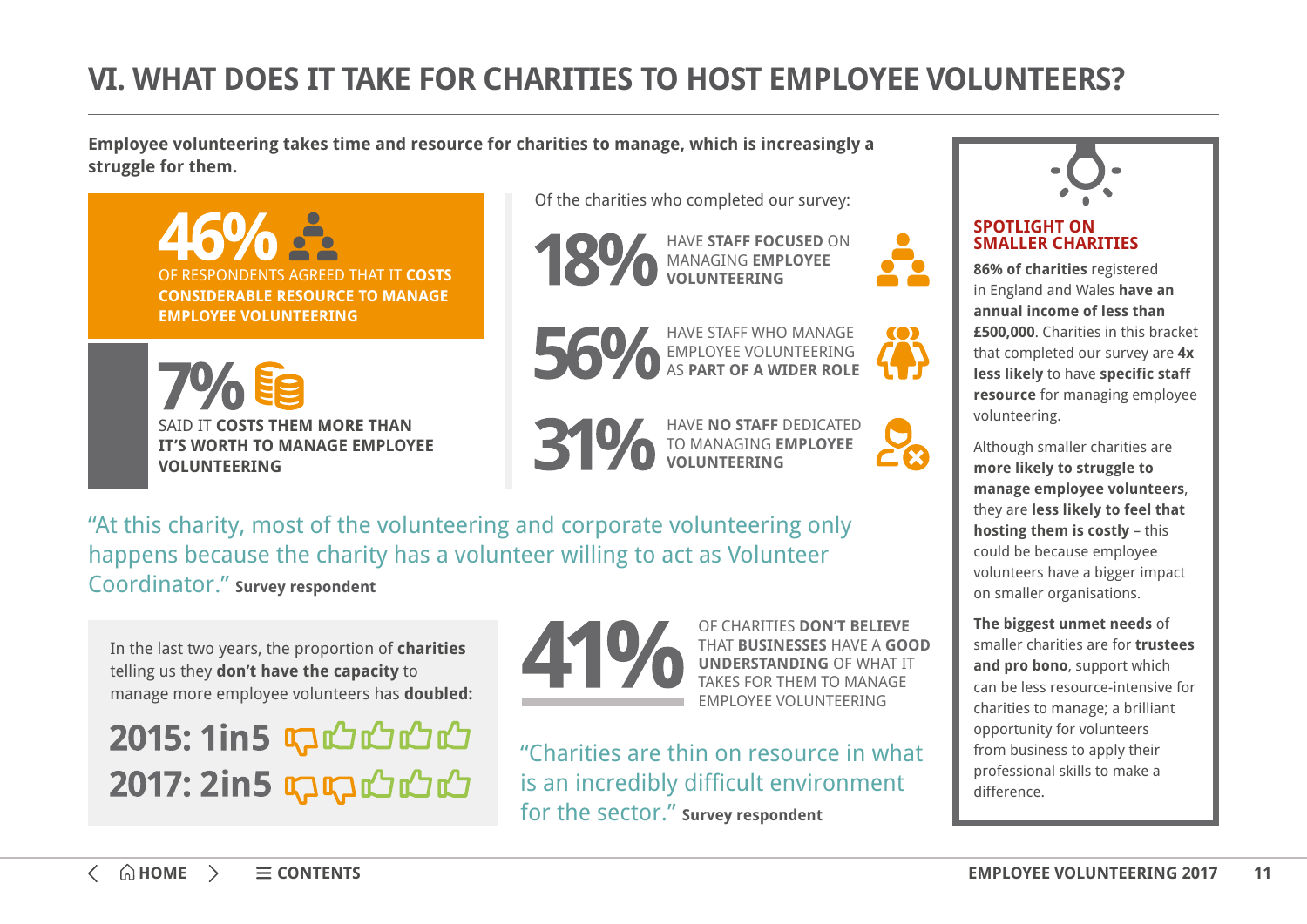<span id="page-11-0"></span>**Charities are increasingly asking businesses to pay for employee volunteering.**

**BB CHARITIES CHARGE A FEE TO COVER CHARGE FOR EMP THE COST OF HOSTING EMPLOYEE VOLUNTEERING TO RAISE**  日目 **ADDITIONAL FUNDS**

- Even more charities are **considering charging** for employee volunteering in the future, so we expect to see this trend grow.
- Charities are **most likely to charge** for **unskilled team projects**.

"Companies should be aware that volunteers need supervision, and preparation and equipment are often needed for projects – this is why we make a charge." **Survey respondent**

 $\bullet \bullet \bullet$ 

"Our challenge to businesses is to think about how useful it would be to have a dozen people from the voluntary sector helping them do their jobs for the day, and to work out what resources they would need to support that, and to make it a meaningful experience." **Survey respondent**

### **SHOULD A BUSINESS PAY FOR EMPLOYEE VOLUNTEERING?**

We believe that charities should take on employee volunteers only when the benefits are highly likely to outweigh the costs, which sounds obvious but is a useful reality check. When volunteers address a real need and create positive impact, there is little case for a charity to charge.

It's worth remembering, however, that many charities lack resource to manage volunteers, so they can't be blamed for seeking funding (or at least a donation), especially if the activities are akin to something a business might usually pay for, such as teambuilding.

#### **SHOULD PAY**

**VOLUNTEERS** 

To cover any costs directly associated with your employee volunteers, which might include:

- Meals or refreshments
- Materials e.g. painting equipment
- Training e.g. mentoring skills

### **CONSIDER PAYING OR DONATING**

If you are asking a charity to invest time in an event which you have specific objectives for, and would otherwise expect to pay for, for example:

- Team building projects
- Away days or social get-togethers
- Skills development initiatives

### **SHOULDN'T HAVE TO PAY**

If a charity is benefiting from specialist business skills or expertise at minimal cost to them:

- Pro bono
- Trusteeship
- Mentoring staff or strategic support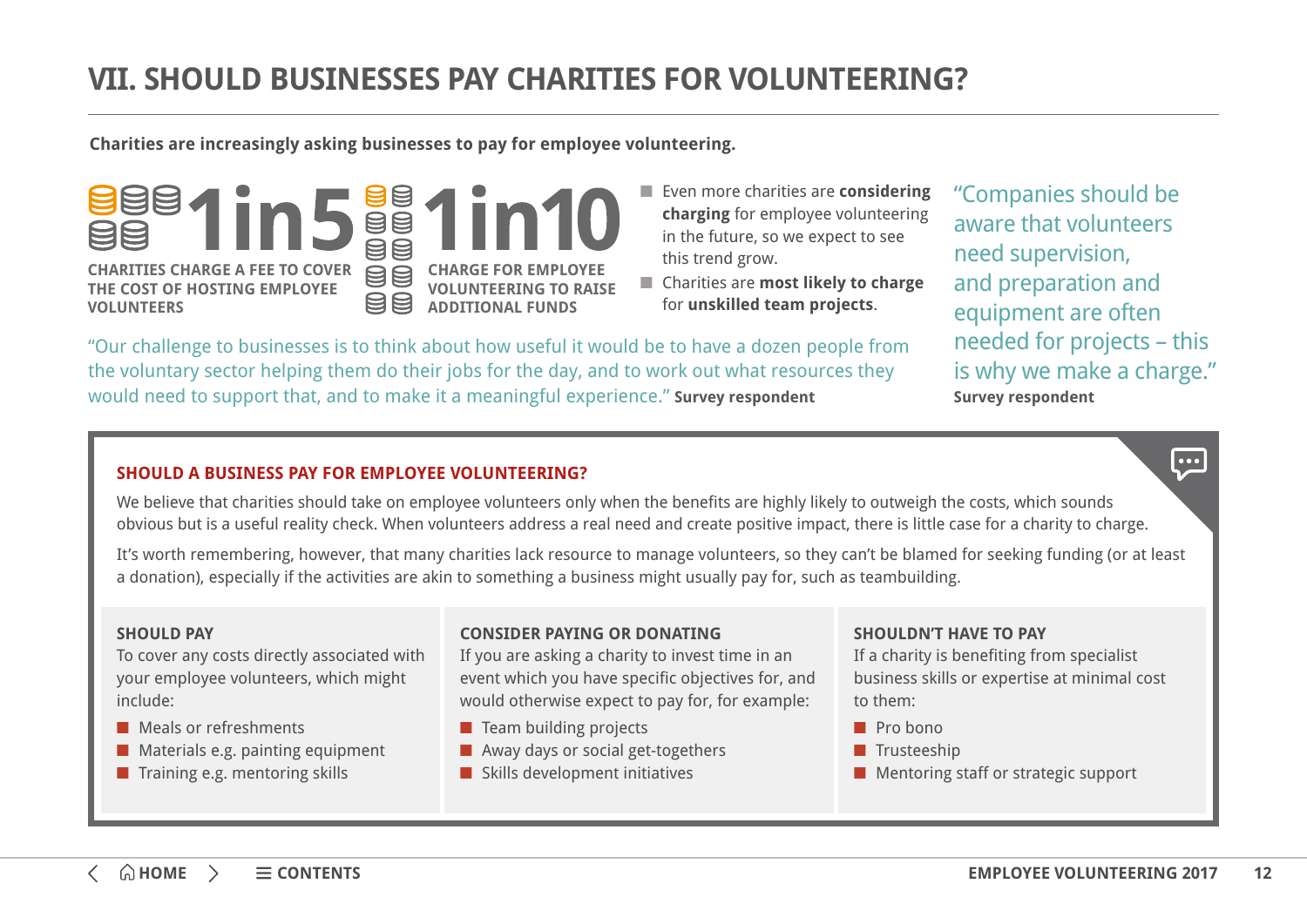## <span id="page-12-0"></span>**VIII. HOW DO CHARITIES FIND WORKING WITH BUSINESSES?**

**CHARITIES** TOLD US THEY FEEL **CONFIDENT**  AT **MANAGING RELATIONSHIPS WITH BUSINESSES**



**EAR UNDERSTANDING** 

**ONLY** OF **RESPONDENTS** FEEL THAT **BUSINESSES PUT CHARITIES' NEEDS** BEFORE THEIR OWN WHEN IT COMES TO EMPLOYEE VOLUNTEERING



**DISAGREE** THAT **BUSINESSES ARE GENUINELY INTERESTED** IN THE **SOCIAL IMPACT** OF THEIR EMPLOYEE VOLUNTEERING

# **TOP CHARITY BUGBEARS WITH EMPLOYEE VOLUNTEERING**



- Businesses dictating what they **1 1** want to do
- Short notice, particularly for large team events **2 2**
- Reliability; cancelling or sending fewer volunteers **3 3**



### **TOP KEYS TO SUCCESS FOR EMPLOYEE VOLUNTEERING**

Open and honest conversations



Taking a strategic approach; planning what your employees can give and how the business can also benefit

"We get the usual unsolicited phone calls from companies asking for a team of 20 to come and volunteer next Tuesday – they want classic paint and fix, which just isn't helpful. These employee volunteers aren't genuinely interested or engaged and it feels like a CSR tickbox exercise.

"Team opportunities can work, when there is a long lead time to plan and when we've had an open discussion about the charity's needs and the volunteers' skills, interests and experience." **Survey respondent**

"A corporate hosted fantastic training sessions for our staff. They initially wanted to run sessions for beneficiaries, which wasn't possible at that time, but they listened and understood our needs."

**Sarah Walsh, Carers Trust**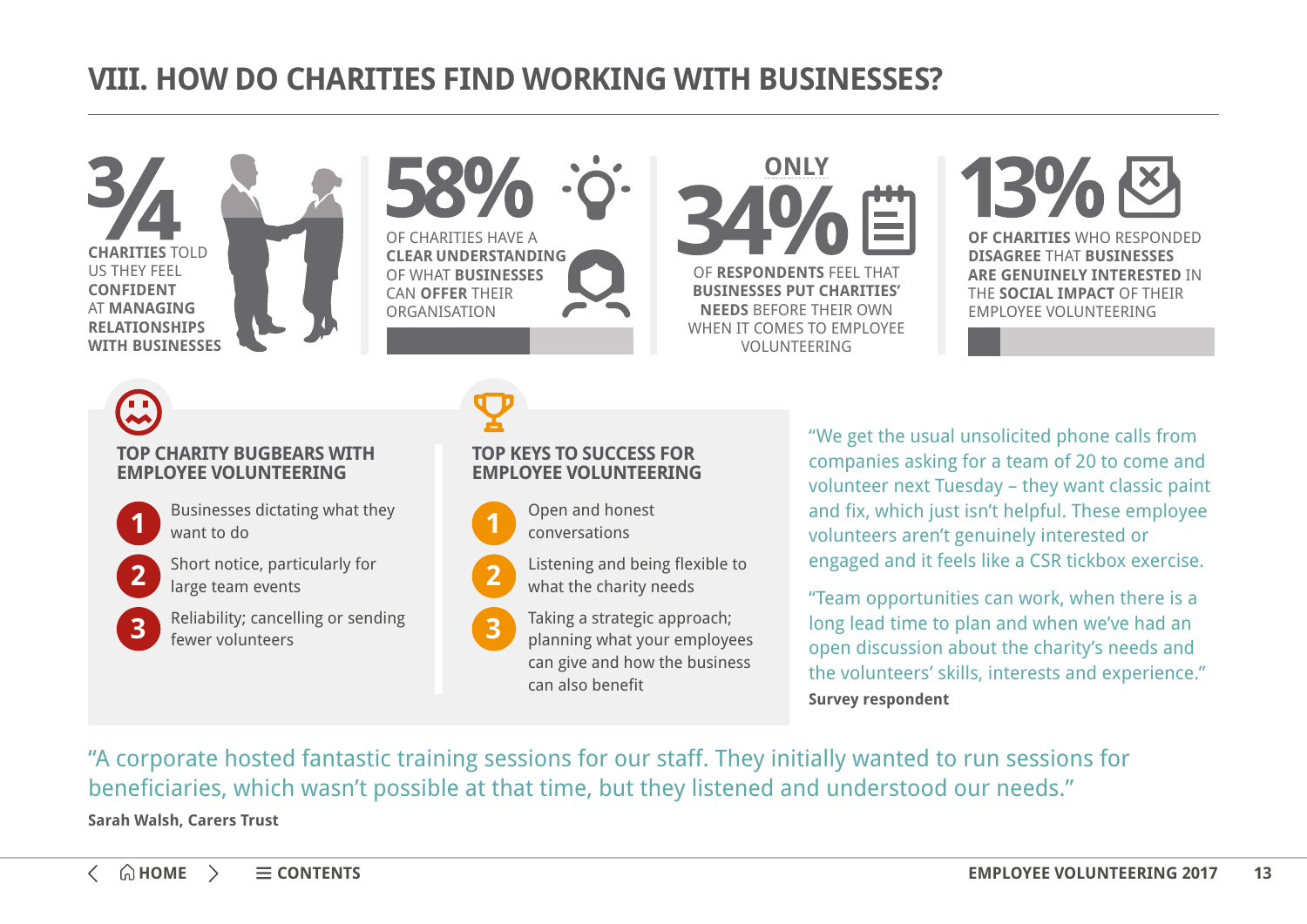# <span id="page-13-0"></span>**RECOMMENDATIONS**



### **1. TAKE TIME TO LISTEN AND LEARN FROM CHARITY PARTNERS**

They know best what they need, what is possible, and what it will take to organise.



## **3. STICK TO WHAT YOU'RE GOOD AT**

In the words of one survey respondent: "A company did some painting for us, the end result wasn't very good and we had to get someone else to repaint the areas." Enough said!



### **2. CHALLENGE YOUR PERCEPTIONS OR CULTURE OF EMPLOYEE VOLUNTEERING**

It doesn't have to take place one day at a time – it might involve regular bite-sized activities. Similarly, a practical activity is not the only way to bring a team together for the day; other activities are often more beneficial.

"It's all about relationships and finding out how organisations can help each other. Good communication, transparency and shared goals all help. Don't go in with a fixed plan, have a discussion about the skills you have and the skills they need and take it from there – you will surprise each other and come up with better ideas together."



## **4. FOCUS ON IMPACT NOT INPUTS**

Rather than what you'd like to do, prioritise what you can achieve – this starts with listening to what the charity needs, and identifying the skills and resources which your employees can bring.



## **5. MANAGE EXPECTATIONS**

Be aware that charities want ongoing strategic partnerships with business, and be honest about the prospects of involvement beyond the employee volunteering. Be sure to stick to any commitments you make to partners.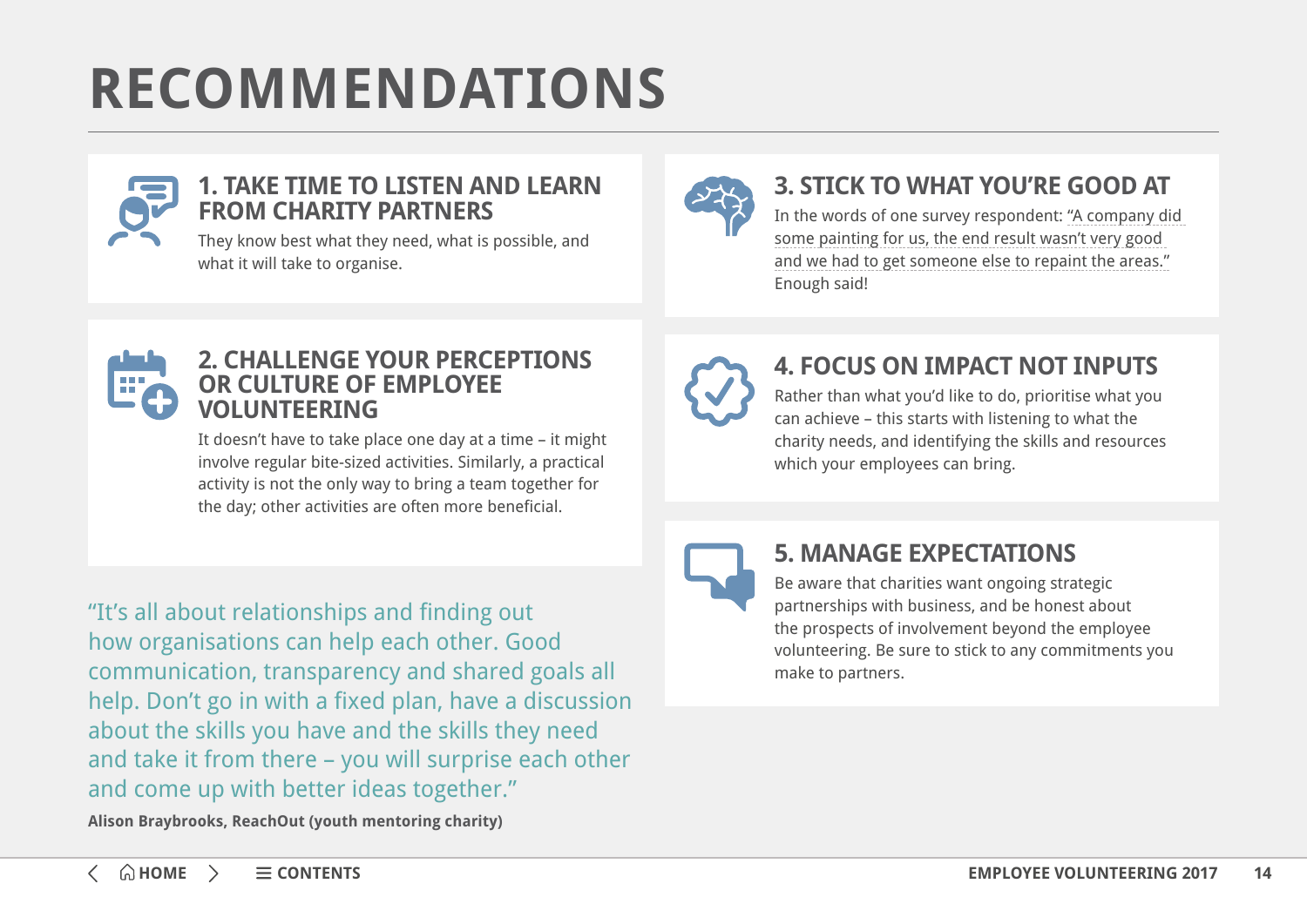# <span id="page-14-0"></span>**CONCLUSION**

There is a real and growing need for employee volunteering to enable charities to continue delivering important work in an increasingly difficult environment.

Charities truly appreciate the efforts of the businesses that support them, but too often they don't feel valued or listened to.

The finding that businesses continue to offer volunteering which is not needed, and are failing to offer the kinds of support that would be most valuable to charities, suggests that businesses do not have a good enough understanding of what the sector needs, and are sometimes driven more by their own needs than their charity partners'.

As the charities we heard from highlighted, managing volunteers can take considerable resources, making it all the more important that any employee volunteering has a genuine impact.

Many charities see particular value in the skills that people from business bring, and what their staff and service-users can gain from working with employee volunteers – offering a fantastic opportunity for employees to make a meaningful difference.

We hope that the recommendations put forward in this report can help to push businesses' partnerships with charities in the right direction. Prioritising the impact which they can have, over and above the activities which volunteers wish to do, and the input targets (e.g. number of volunteering hours) which many businesses strive to meet, offers an excellent starting point.

**Author: Natalie Tucker, Three Hands**

"It's the opportunity to use the employees' professional skills rather than just their time that means the most to us and has the most impact."

**Tracey Franklin, InSpire (community development charity)**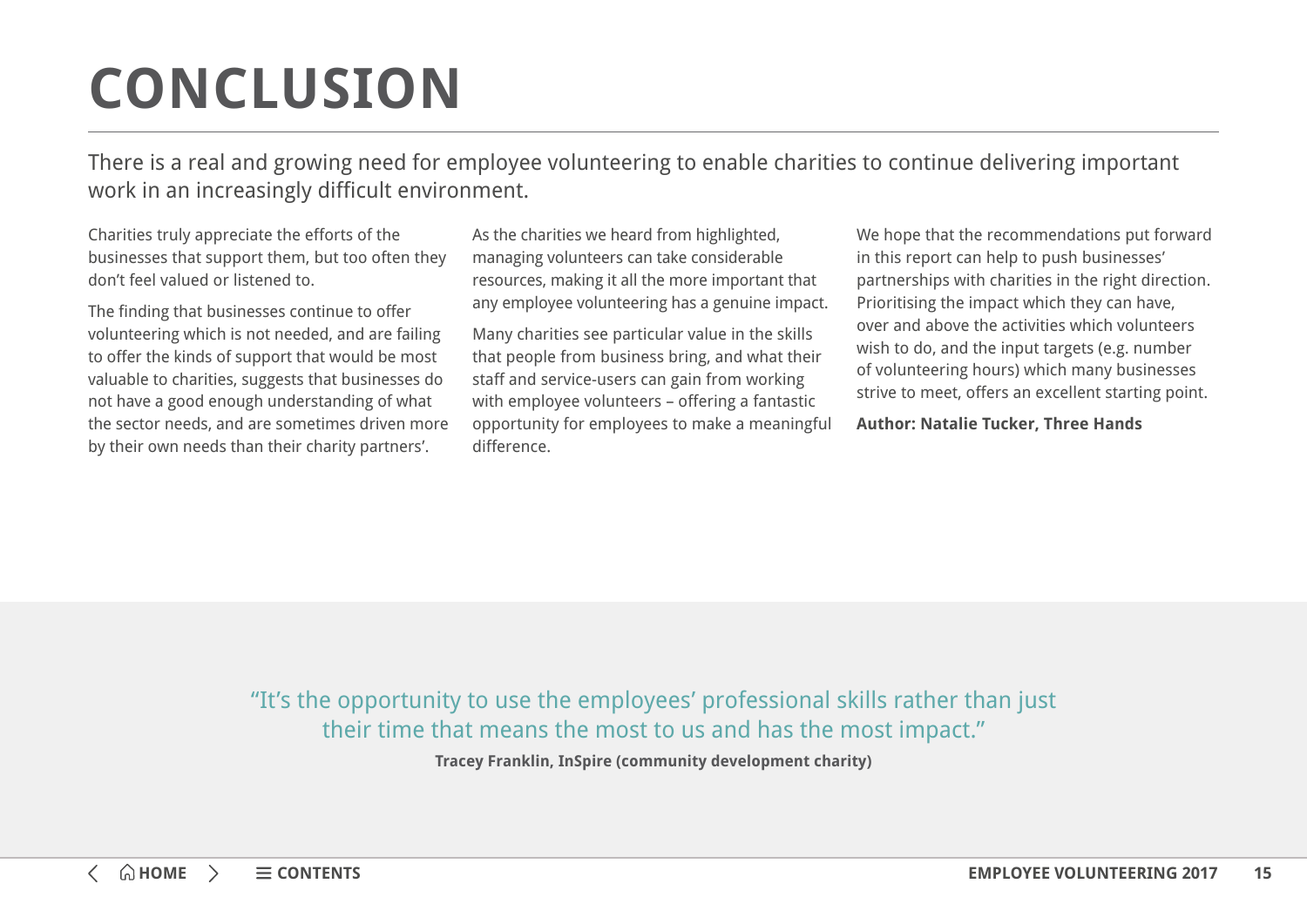# <span id="page-15-0"></span>**ACKNOWLEDGEMENTS**

Thank you to the 181 charities who took the time to complete our survey, and especially to the following 14 people who participated in interviews:

| Alison Braybrooks, ReachOut                          | <b>Julie Dowie, MHA Swindon Live at Home Scheme</b> |  |
|------------------------------------------------------|-----------------------------------------------------|--|
| Andy Brown, Oasis Hub Hobmoor                        | Kate Culverhouse, Groundwork North East and Cumbria |  |
| <b>Bob Kimmerling, The Vineyard Community Centre</b> | Luke Hamilton, Hospice UK                           |  |
| <b>Carmen Llorente, Youth Engagement Solutions</b>   | Mike Storey, The North East Enterprise Trust        |  |
| <b>Clare Carty, Hestia</b>                           | Paul Hetherington, Buglife                          |  |
| Hayley Hughes, Citizens Advice Manchester            | Sam Butler, Tibet Relief Fund                       |  |
| James Kearns, The BUILD Charity                      | <b>Steven Bobasch, Keats Community Library</b>      |  |



Special thanks to Andrea Barratt from Centrica, who joined Three Hands on a 4-week placement to analyse the data and conduct the interviews which form the basis of this report, in particular for bringing her experience and insight from both the charity and business worlds, and for sharing her enthusiasm in the office every day!

# GivingForce

GivingForce kindly hosted and helped promote our survey among their network. GivingForce provides enterprise software to help organisations around the world manage their charitable giving, including modules for volunteering, matched fundraising, Payroll Giving and more.

<https://www.givingforce.com/>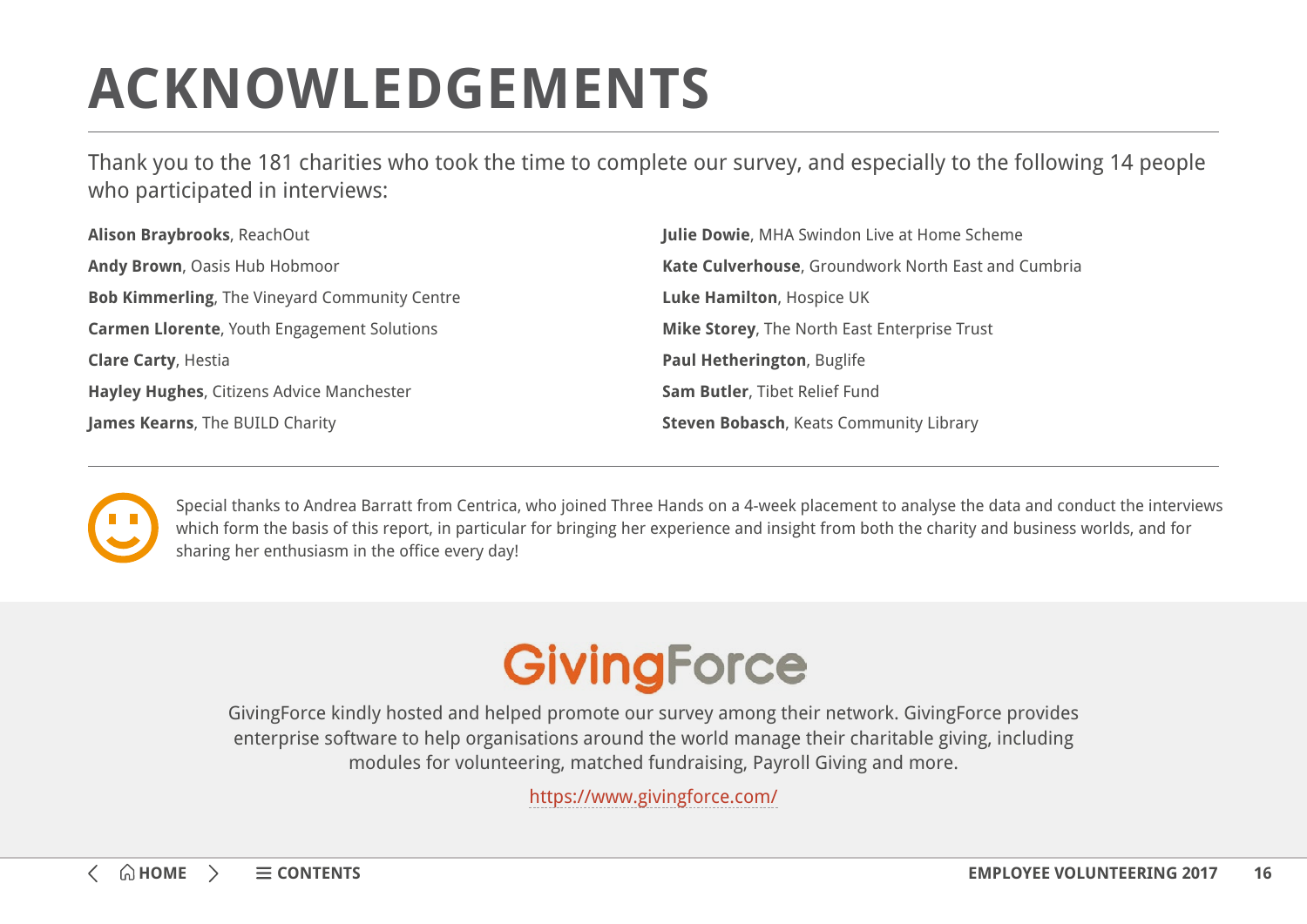# <span id="page-16-0"></span>**ABOUT THREE HANDS**

We work with business to develop leaders, engage employees and benefit customers – in ways that create positive social impact.

Our work is focused on three big overlapping business agendas: